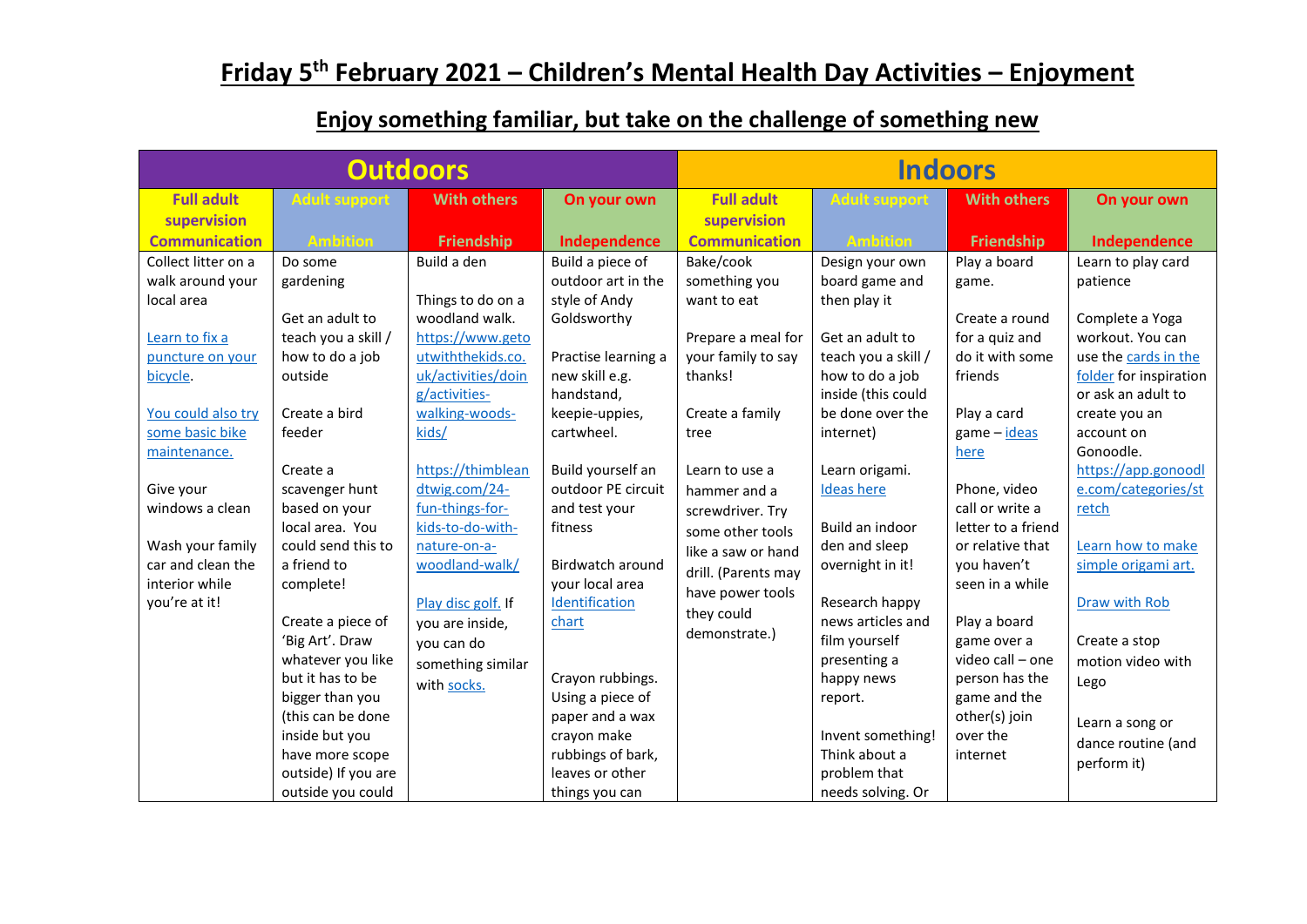| use washable      | find in your       | something you             | Sing a karaoke   | Read a book            |
|-------------------|--------------------|---------------------------|------------------|------------------------|
| chalk. If you are | outdoor space.     | wish existed e.g. A       | duet             |                        |
| inside you could  |                    | flying skateboard.        |                  | Complete a jigsaw      |
| use old wallpaper | Take photos of as  | Draw your designs         | Give every       |                        |
| or newspapers.    | many different     | and make a model          | member of your   | Research               |
|                   | colours as         | with whatever             | household a big  | somewhere you          |
|                   | possible. If you   | you have to hand          | cuddle!          |                        |
|                   | are allowed, print | (cereal boxes,            |                  | would like to go on    |
|                   | them out and       | lego) STEM                | Build a Lego     | holiday                |
|                   | make a picture.    | <b>Activity: Invent</b>   | model with a     |                        |
|                   |                    | Something from            | sibling/parent   | Paint a picture in the |
|                   |                    | Nothing                   |                  | style of a famous      |
|                   |                    | <b>National Inventors</b> | Play indoor hide | artist                 |
|                   |                    | Hall of Fame®             | and seek         |                        |
|                   |                    |                           |                  | Make a card to         |
|                   |                    |                           | Design and play  | someone who is         |
|                   |                    |                           | an indoor        | helping you home-      |
|                   |                    |                           | treasure hunt    | school to say thank    |
|                   |                    |                           |                  | you                    |
|                   |                    |                           | Make             |                        |
|                   |                    |                           | decorations,     |                        |
|                   |                    |                           | create a         | Listen to an           |
|                   |                    |                           | playlist, and    | audiobook or           |
|                   |                    |                           | throw a family   | podcast                |
|                   |                    |                           | dance party.     |                        |
|                   |                    |                           |                  | Tidy your room and     |
|                   |                    |                           | Play 'Would you  | make an adult          |
|                   |                    |                           | rather' with     | happy                  |
|                   |                    |                           | someone. You     |                        |
|                   |                    |                           | could start with | Have a bubble bath     |
|                   |                    |                           | animals e.g.     |                        |
|                   |                    |                           | Would you        | Write a letter to      |
|                   |                    |                           | rather be a cat  | yourself in the        |
|                   |                    |                           | or a dog? Each   |                        |
|                   |                    |                           | person playing   | future about the last  |
|                   |                    |                           | has to justify   | year                   |
|                   |                    |                           | their reasons.   |                        |
|                   |                    |                           |                  | Doodle                 |
|                   |                    |                           |                  |                        |